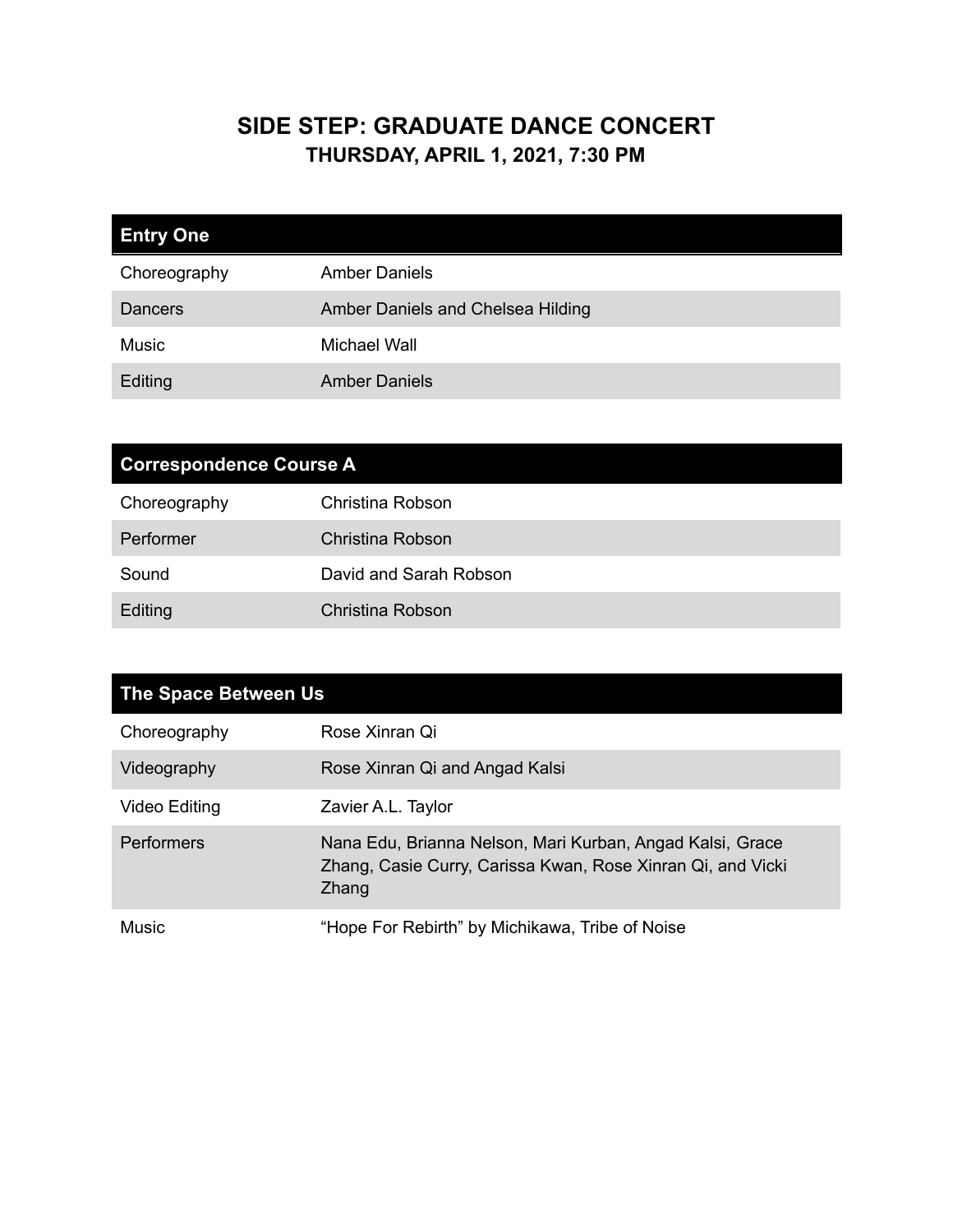| HERed [draft 1]   |                                                                                    |
|-------------------|------------------------------------------------------------------------------------|
| Choreography      | <b>Krissy Harris</b>                                                               |
| <b>Performers</b> | Aluminum Foil                                                                      |
| <b>Music</b>      | "Requiem In D Minor, K.626: 3. Sequentia: Lacrimosa" by Wolfgang<br>Amadeus Mozart |
| Editing           | <b>Krissy Harris</b>                                                               |

| If Slow Pizza Were a Dance Only It's Not |                       |
|------------------------------------------|-----------------------|
| Choreography                             | <b>Tristan Koepke</b> |
| Performer                                | <b>Tristan Koepke</b> |
| Editing                                  | <b>Tristan Koepke</b> |

| We meet again in North East, Maryland. |                                             |
|----------------------------------------|---------------------------------------------|
| Creation                               | Carlo Antonio Villanueva and Miriam Gabriel |
| <b>Music</b>                           | Erik Satie                                  |

| <b>Sandy Ridge</b> |                                                   |
|--------------------|---------------------------------------------------|
| Choreography       | Becky Hill                                        |
| Performer          | Becky Hill                                        |
| Music              | "The Brushy Fork of John's Creek" by Laurel Premo |
| Editing            | <b>Becky Hill</b>                                 |